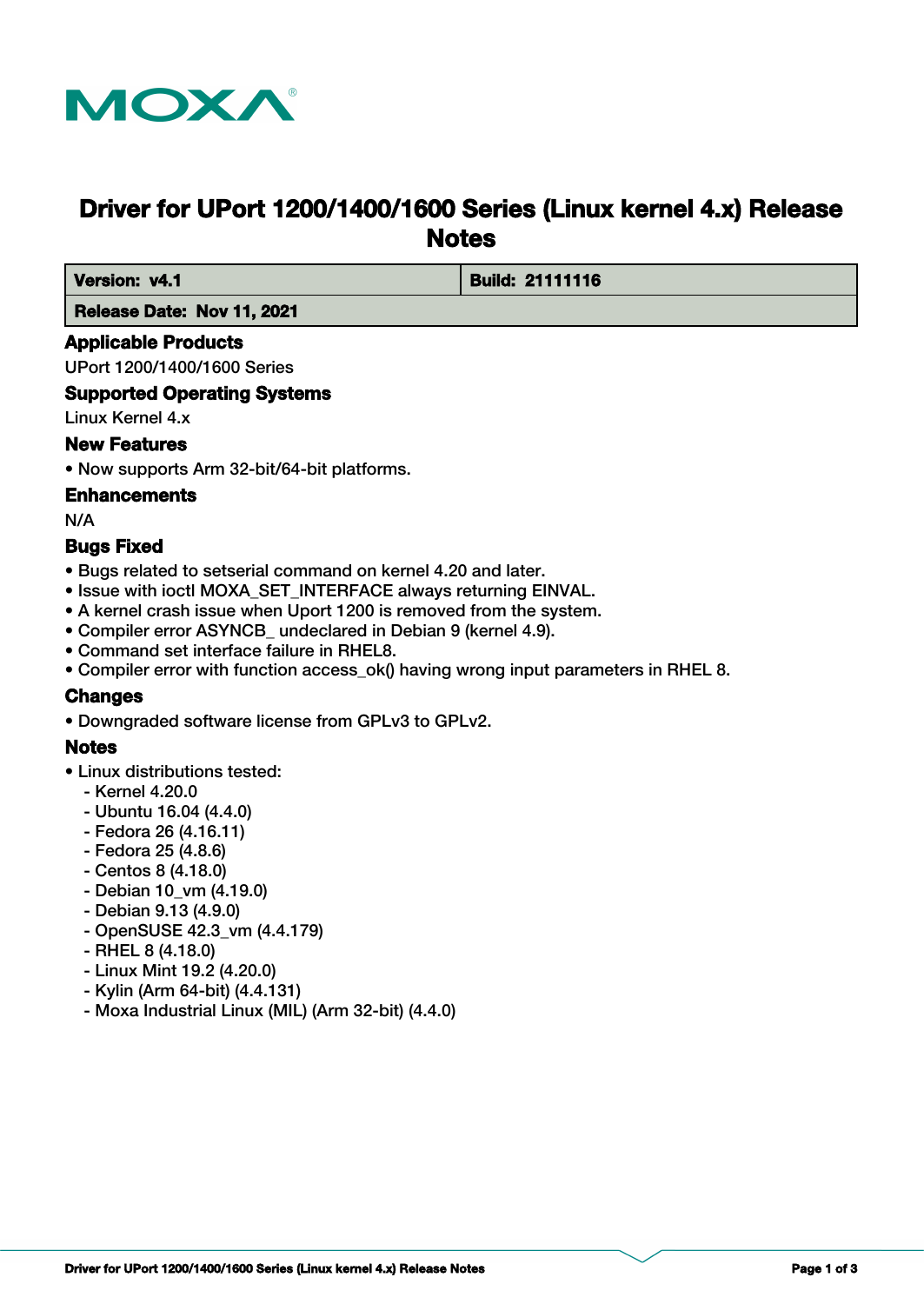

# **Version: v4.0 Build: 19061716**

#### **Release Date: Jun 17, 2019**

### **Applicable Products**

UPort 1200/1400/1600 Series

# **Supported Operating Systems**

Linux Kernel 4.x

### **New Features**

• Supports Raspbian Jessie or later for Raspberry Pi 2/3.

### **Enhancements**

• Supports disabling FIFO through the setserial utility.

### **Bugs Fixed**

- Read/write issue that was caused by baud rate setting in Fedora 25 (Kernel 4.13.16).
- The modem status did not correct after opening ports.

### **Changes**

• Branched the driver version. Version 4.0 only supports Linux kernel 4.x.

# **Notes**

N/A